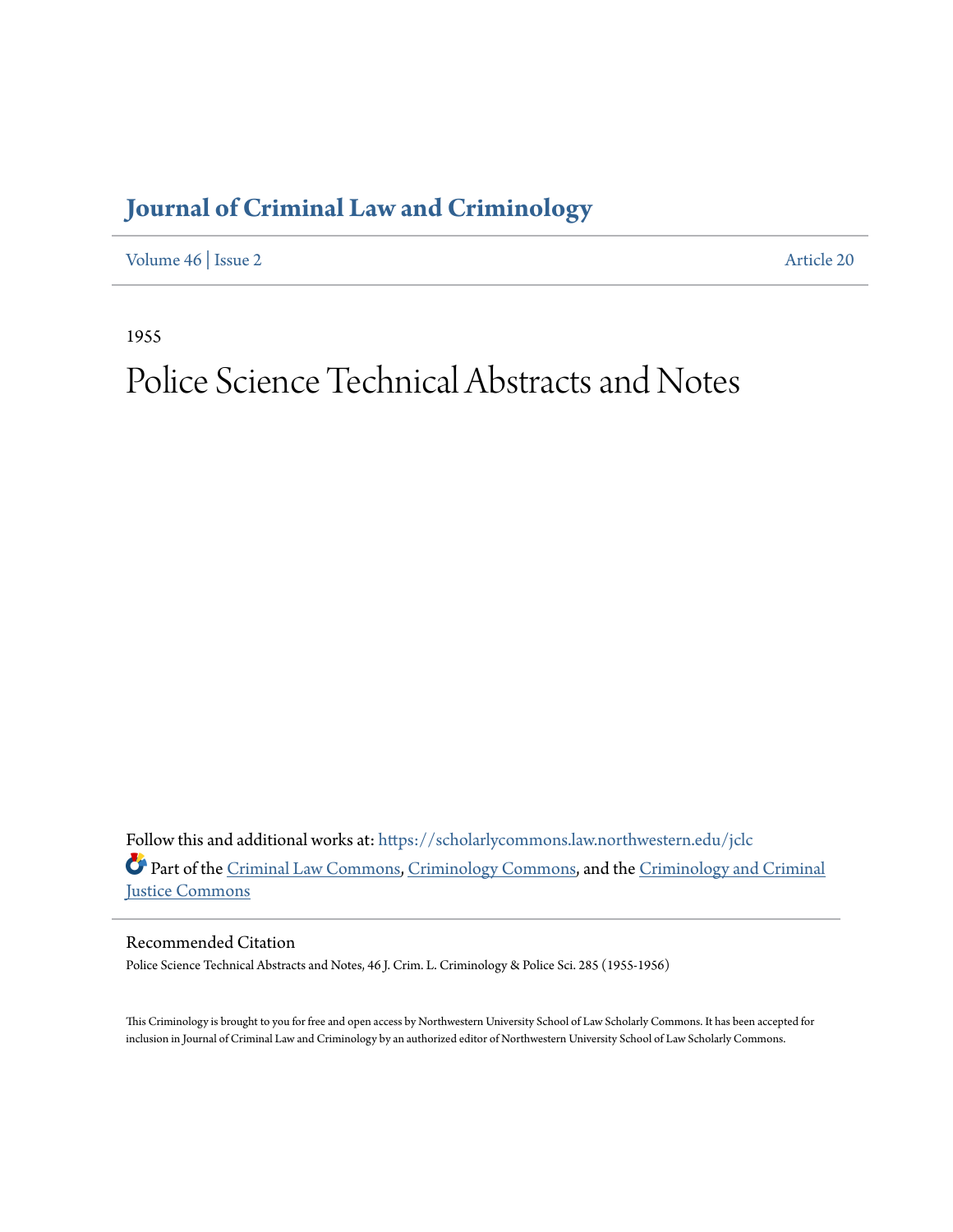## **POLICE SCIENCE TECHNICAL ABSTRACTS AND NOTES**

Edited **by** Joseph **D.** Nicol\*

Abstractor John **F.** Willlamst

The Use of Fingerprints Found on the Scene of a Crime-U. Sorrentino, *International Criminal Police Review,* No. **85, 51-2** (February, 1955). The article reviews the procedure for comparison of fingerprints found at the scene of a crime against various files, such as palm prints of habitual criminals and single fingerprint indexes. **(JDN)**

**A** New Method of Testing for Seminal Stains **-S.** P. Berg, *International Criminal Police Review,* No. 85, 53-5 (February, 1955). A review of the various methods for detection of seminal stains with emphasis on the detection **by** use of enzyme acid phosphatase. The new method proposed by Berg uses the substrate developed by Seligman and Mannheimer. The reaction differs from that proposed by Walker through the use of dianisvltetrazonium chloride. The end reaction is an intense bluishviolet.

The reagent has been tested against various common secretions, such as saliva, blood serum, traces of food, and vaginal fluid-all with negative results. Seminal stains have been successfully detected on items kept at room temperature for one year. The author states that the reaction is specific for semen. (JDN)

Training Pays Off **-S.** Marcher, *The Ainerican Rifleman, 102:* 17-19, 76 (December, 1954). A discussion of the training program of the Los Angeles Police Academy with respect to the handling of weapons and the production of good marksmen. In addition to

\*Technician, Dade County C. B. I. Laboratory, Miami, Florida.

t Technical Laboratory, Missouri State Highway Patrol, Jefferson City, Missouri.

training in small arms, cadets are taught to use the 12-gauge riot gun and the Thompson and Reising sub-machine guns. Other auxiliary weapons such as gas and gas grenades complete the training of the Los Angeles police cadet. The ratio of criminals killed to police fatalities over the period of 1920-1950 has changed from 3.6 to 1 to 21.5 to 1, showing the merit of an excellent training program. (JDN)

Adapting Color Photography to Police Work **-J.** F. Shumate, *FBI Law Enforcement Budletin, 23:* 6-9 (November, 1954). The use of 35-mm. cameras with color film and the eventual projection of transparencies in court is discussed. The application of color photography to routine accident scenes by the Denver Police Department indicates that this media is capable of general application in the hands of moderately experienced photographers. The Denver Police Department has established a Modus Operandi file in color, and it is their experience that many identifications which would have been missed in a black and white were possible when colored photography was used. **(JDN)**

Check at Bureau of Motor Vehicles-Anon., *Spring 3100, 25:* 6-9, **18,** 22 (October, 1954). A review of the procedure at the New York City Police Department in regard to check of vehicle licenses, operators' licenses, chauffeurs' licenses, and motor vehicle conviction file. The problem of enforcing a noncompliance order is discussed. (JDN)

Chemical Identification of the Amanita Toxin in Mushrooms-S. **S.** Block, R. L. Stephens, **A.** Barreto, W. **A.** Murrill, *Science,*